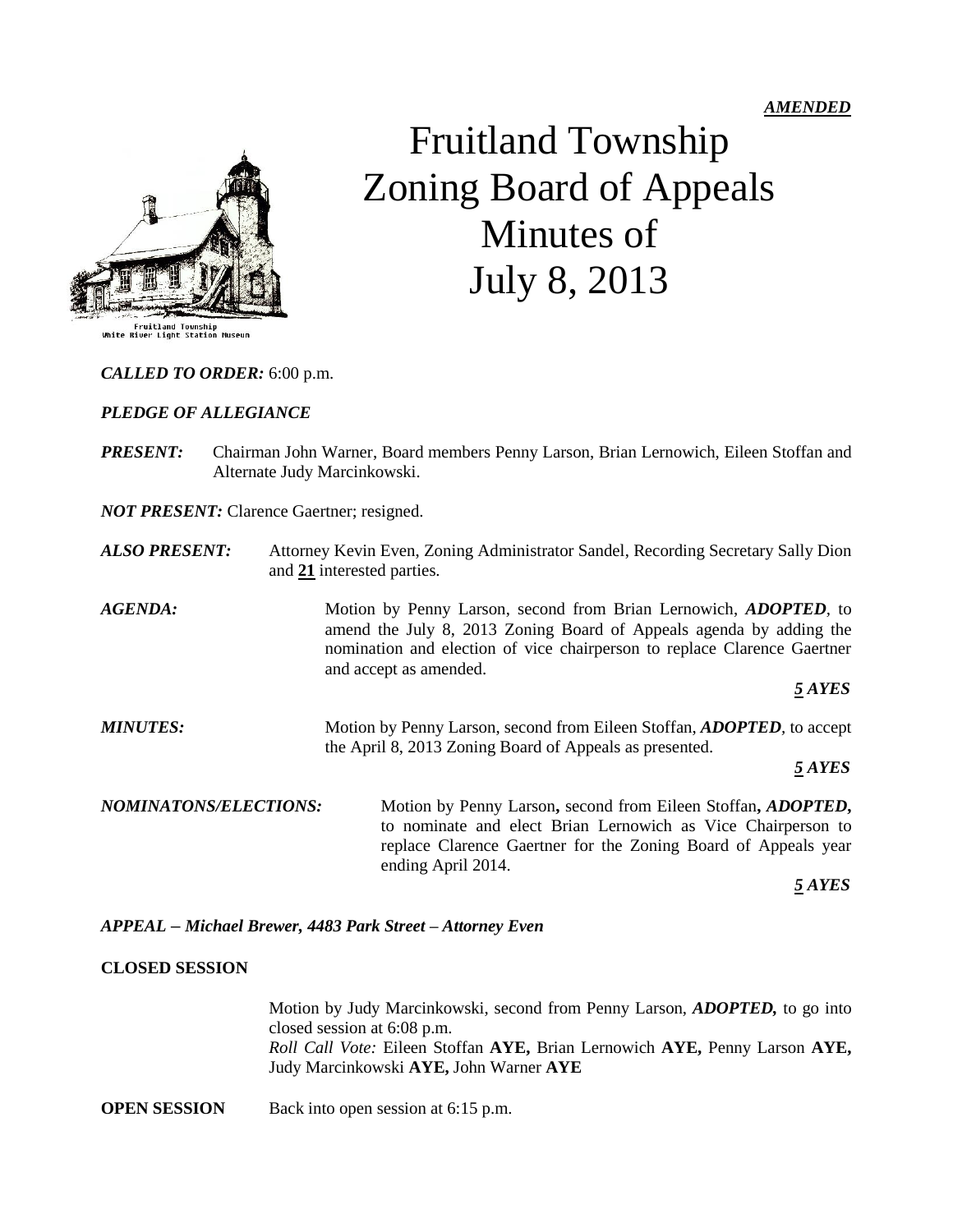Motion by Eileen Stoffan, second from Brian Lernowich, *ADOPTED*, to reconsider the Application for Michael Brewer, 4483 Park Street, Whitehall, Michigan, 61-06- 560-000-0019-00, originally heard at the April 8, 2013 meeting at the August 12, 2013 meeting.

*5 AYES*

Chairman Warner explained the purpose and function of the Zoning Board of Appeals.

# *Correspondence:*

None

#### *Public Hearing opened at 6:17 p.m.*

*3897 Scenic Drive 61-06-024-400-0014-00*

**Stephen B. Nagengast,** request an appeal of the Zoning Administrator's decision regarding his complaint received April 19, 2013, in reference to planted hemlock trees acting as a screen, steel T posts located west of the top of the bluff and boat storage on the beach on the above property owned by Roger Sorokin.

**Roger Sorokin,** request an appeal of the Zoning Administrator's decision regarding the complaint received April 19, 2013, from Stephen B. Nagengast, in reference to planted hemlock trees acting as a screen.

Both appeals are according to the following article:

*Article XIX, Section 19.07 A., which states that Appeals to the Board of Zoning Appeals may be taken by any person aggrieved or by any officer, department or board of the Township, or bureau of the state or local unit of government. In addition, a variance in the zoning ordinance may be applied for and granted under section 4 of the uniform condemnation procedures act, 1980 PA 87, MCL 213.54, and as provided under this act. The zoning board of appeals shall state the grounds of any determination made by the board. Applications for appeals shall be filed within five (5) days after the date of the decision which is the basis of the appeal. The appellant must file with the Zoning Administrator a notice of appeal specifying the nature and grounds for the appeal. The Zoning Administrator shall transmit to the Board of Zoning Appeals all the papers constituting the record upon which the action appealed from was taken.*

Chairperson Warner asks Zoning Administrator Sandel if he has any comment.

Zoning Administrator Sandel references his May 6, 2013 letter (see attached) ruling on the following issues: 1) Hemlock trees acting as a screen, 2) Steel "T" fence posts west of the top of the bluff, and 3) Boat storage on the beach. He explains this contention between neighbors has been ongoing for a couple of years. He has given deposition as there is a court date set for this in August.

Chairperson Warner asks who is here to represent the parties tonight. Mr. Sorokin answers he is. Chairperson Warner asks if anyone is here to represent Mr. Nagengast, no one was. That being the case Chairperson Warner asked Mr. Sorokin to make his presentation. He requested that Mr. Sorokin step up to podium and give his name and address.

Roger Sorokin, 3897 Scenic Drive, he explained that the township approved a snow fence. Mr. Nagengast appealed the snow fence and lost that appeal. Chairperson Warner at that time suggested maybe he only put the post in so he did. The reason for the posts is because the Nagengast steps to the beach come down right at his property, it is to keep them on their own property. The posts were placed prior to any high water ordinance amendment; however, two posts were removed to comply with Zoning Administrator Sandel's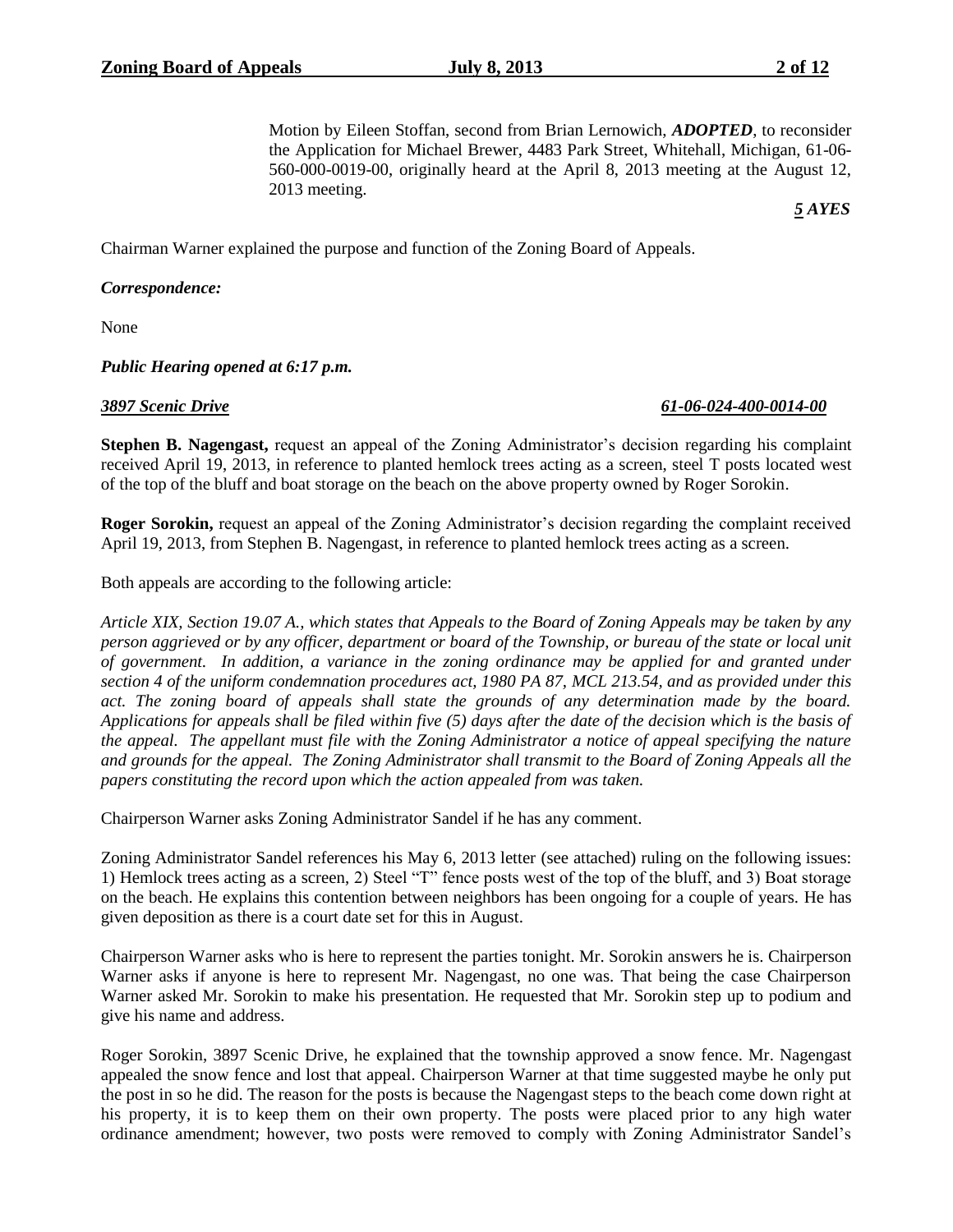ruling. Originally all posts were 3 feet; a few were raised to 5 feet for ease of removal during Nagengast negotiations. All posts are currently 3 feet in compliance with Zoning Administrator Sandel's ruling.

Zoning Administrator Sandel approved the boat storage, his opinion is the storage is not subject to section 6.05a (3) (c). Mr. Sorokin does find it interesting that the Nagengast's did not complain about boat storage of their neighbors directly to the north. The Nagengast's also store picnic tables and beach chairs in the same area.

He feels the township ordinance is unclear with no guidelines or advance approvals on what is a screen. He explains the trees were a totally separate project done in November 2012; he did not over expand his approval for the snow fence. He believes township ordinance section 6.04a (7) is unclear, with no guidelines or advance approval. 1) The ordinance conflicts with Michigan court cases decided and appealed that neighbors have no right to a view. 2) Once a fence is established are internal plantings a screen? 3) What is a screen? Is it once of a fence, wall, hedge, berm or combination of more than one? 4) How far off the fence line do internal plantings have to be, 5, 10 or 15 feet to not be considered a screen? 5) How far from the bank do trees have to be to not be considered a screen? 6) Should a tree blocking prying eyes of a view of your neighbor's yard be considered a screen? 7) Are neighbors entitled to a view of Lake Michigan through a neighbor's yard or only their frontage? 8) How tall do trees have to be to be considered a screen? When a tree is 8 feet tall and the neighbor's windows and deck are 20 feet high is it a screen? 9) How many trees have to be planted in a 75 foot fence line to not be considered a screen? 10) How far do trees have to be staggered to not be considered a screen? 11) Should future growth be considered when you do not know the homeowners plans for trimming and controlling growth? Also most homeowners will not own the property when trees mature. 12) Is it fair to have to tell homeowners go plant your trees and we will come out if there is a complaint and rule if it is a screen? 13) Advance guidance and approval of whether trees are screens would eliminate considerable planting and removal expense; avoid disputers, complaints, appeals and lawsuits. Said he tried to get approval for the plantings from the Township in advance. He had Zoning Administrator Sandel come out on May 12, 2013, and at that time gave a verbal opinion that 9 staggered pine trees in the 75 foot fence section would not be considered a screen. He also mentioned he had approved large pine trees on a Lake Michigan bank which were not considered a screen. On May 16, 2012 a plan was submitted to Zoning Administrator Sandel for 8 pine trees (Exhibit A). A call was placed after not receiving feedback and was told by Zoning Administrator Sandel that his superior, Sam St. Amours decision was that the township had spent too much time on the he said/she said feud with Nagengast's. The Sorokin's should proceed with their landscape plan and the outcome would have to be decided in court. On June 5, 2012 a letter was sent to Attorney Even, Sam St. Amour and Don Sandel providing documentation not he said/she said regarding my landscape plan stating we desire privacy from the Nagengast's. No response was received, so my attorney was contacted. His advice was the township had no ordinance on internal plantings and Michigan court cases have decided neighbors have no right to a view, so go ahead and plant. Based on the above information a conservative planting of 6 staggered pine trees 8-10 feet tall were planted in an established 75 foot fence section. Justification pine trees are not a screen, 1) the first pine tree is 16 feet from the bank providing Nagengast's a clear view of Lake Michigan (Exhibit A). The first pine tree is also behind a much larger Nagengast tree at the fence line. The Nagengast tree provides the screen not my tree. 2) The second pine tree is 25 feet from the bank, 9 feet from the first tree and 5 feet from the property line. The tree is also behind the Nagengast screen tree. It does not block their view from the windows, deck or patio doors (Exhibits B & C). 3) The third pine tree is 9 feet from the second tree, is  $5\frac{1}{2}$  feet from the fence line. It is on the side of the Nagengast house and does not block their view (Exhibit B). 4) The fourth pine tree is 9 feet from the third tree, is 5 ½ feet from the fence line. It is on the side of the Nagengast house and does not block their view (Exhibit B). 5) The Nagengast front view of Lake Michigan includes 18 floor to vaulted ceiling panels of glass and 2 windows on the main floor, 7 windows and a glass door on the walkout level, and 4 windows on a third story addition, none of which are affected by my landscaping (Exhibit D). 6) The Nagengast side view facing me includes 3 windows and a deck with a glass patio door on the main level, 6 windows on the walkout level and 4 windows on a third story addition. Some of the side view over my property may be affected; however, the Nagengast's have no right to view Lake Michigan across my property (Exhibit E). Response to complaint trees and shrubs are dense with immense growth potential. 1)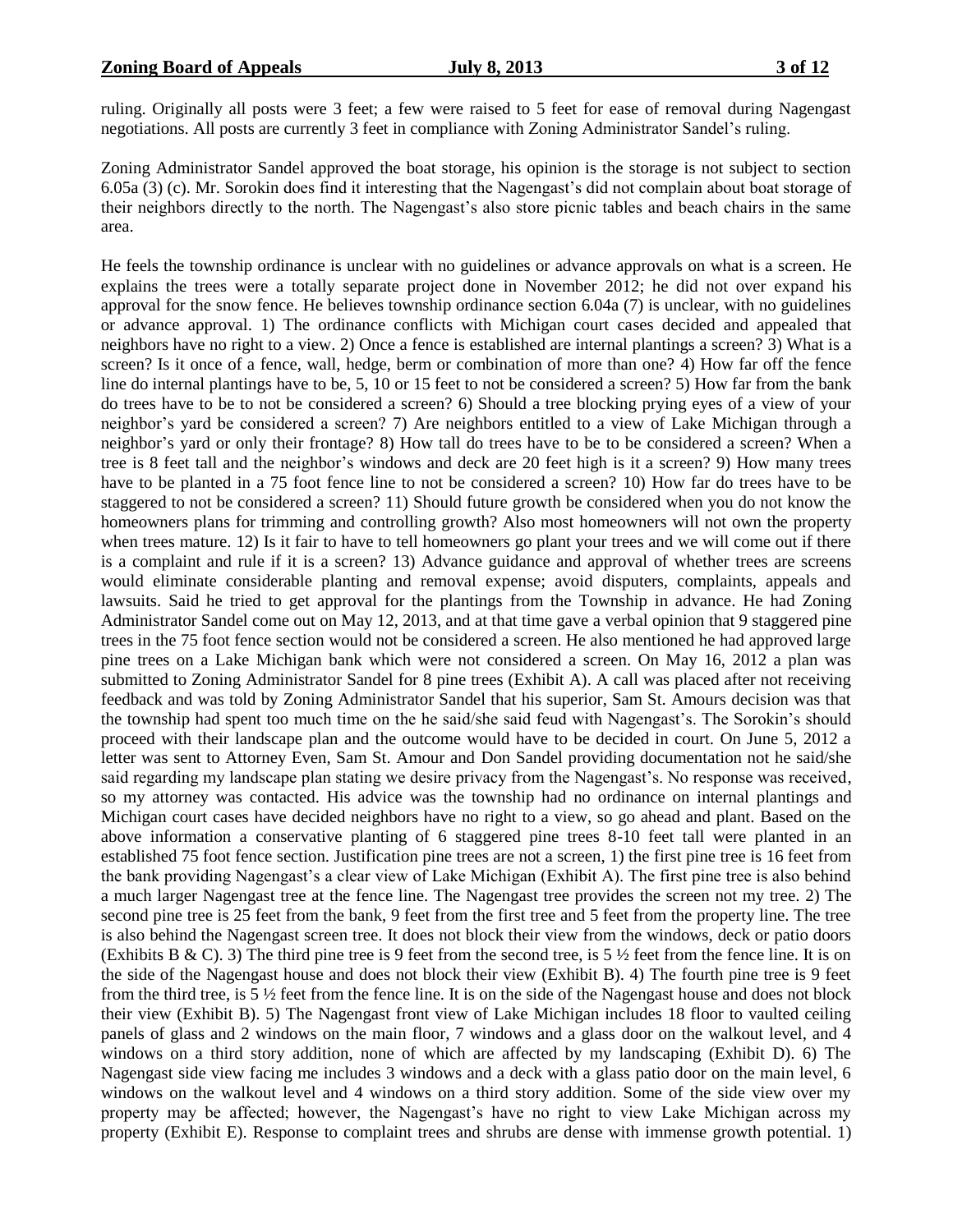The township approved all fencing with a permit May 11, 2011. The 6 pine trees were a separate project over 2 ½ years later. They were planted in late November 2012. A separate request was made for these trees in 2012. 2) The 2 hemlocks by the drive entrance are far away from the houses and face empty lots that cannot be built on. The one tree replaced a dead beech tree that was 100 feet tall in the same location in the same time frame. Zoning Administrator Sandel would not even consider them in the complaint. 3) The 2 hemlocks have been discussed in the justification the pine trees are not a screen (Exhibit A). 4) The 2 rose of Sharon's were planted in 1996 and are mature. The 3 lilac bushes were planted in 1996 and are a mature double variety that does not have a large growth pattern. All trees were planted prior to the township ordinance change and are grandfathered. These shrubs were also there prior to the Nagengast's purchasing their home in 2001 (Exhibit A). 5) There are no other plants over the 3 foot fence (Exhibit A). 6) Currently none of my landscaping crosses the property line. The Nagengast's, however, have 4 large linden and maple trees 80 foot or taller that cross my property line (Exhibit B). Both parties legally can trim trees when they cross the fence line. 7) Legal cases cannot be decided on some future event, 5, 10 or 15 years from now nor should township ordinances. The screen decision should be based on what are there now not unknown projected growths and what the homeowner's future maintenance will be. 8) I have no intention of letting the pine trees destroy their other fence landscaping. They will be trimmed and removed when their use full time is over. We have removed 12 overgrown cedar trees from the fence line in the past as well as numerous other overgrown trees and shrubs all over our property.

Briefly talks about list of Nagengast grievances that constitute nuisance, spite and harassment (Exhibit A).

His willingness to negotiate township ruling if the board members support Zoning Administrator Sandel's ruling would suggest the following compromise: 1) Remove one pine tree from the grouping of four. Move the tree to the top of the bank, by the landing, 15 feet from the property line. The trees cannot be refunded. Each tree planted costs \$275.00. Moving the trees with dirt and bark would cost at least \$100.00 per tree. The cost of removal of 2 trees would be \$750.00 and there is no place for them in the landscaping other than on top of the bank where they would provide shade to the deck seating. He asked that the ordinance regarding fences be reviewed by the Planning Commission, the way it is now depending on where your house sits neighbors could have 6' fences where others cannot.

# *Public Comment:*

**1.** Jane Gardner, 5625 Murray Road, agrees with Mr. Sorokin that the ordinance regarding fences, walls, hedges, berms and screens as well as definitions for each need to be reviewed. The way it is written now makes no sense. Depending on where the houses are located the height for fences, etc. could be different for neighbors. States the intent of the ordinance is to promote harmony, please consider this when making decisions.

Chairperson Warner asked if there was any other comment, hearing none the public hearing was closed.

# *Public Hearing closed at 6:45 p.m.*

# *Board Comments:*

Chairperson Warner asks Zoning Administrator Sandel what section talks about screening, etc. fall under. Zoning Administrator Sandel states Section 6.04a (7).

Board Member Stoffan states to Attorney Even that it was her understanding they are here to decide whether to grant an appeal of the ruling. Attorney Even advises they need to either affirm or reverse Zoning Administrator Sandel's ruling.

Zoning Administrator Sandel refers to the existing definitions for Hedge (A close-set row of bushes, shrubs or small trees, usually with their branches intermingled, forming a barrier contiguous to a boundary line.) and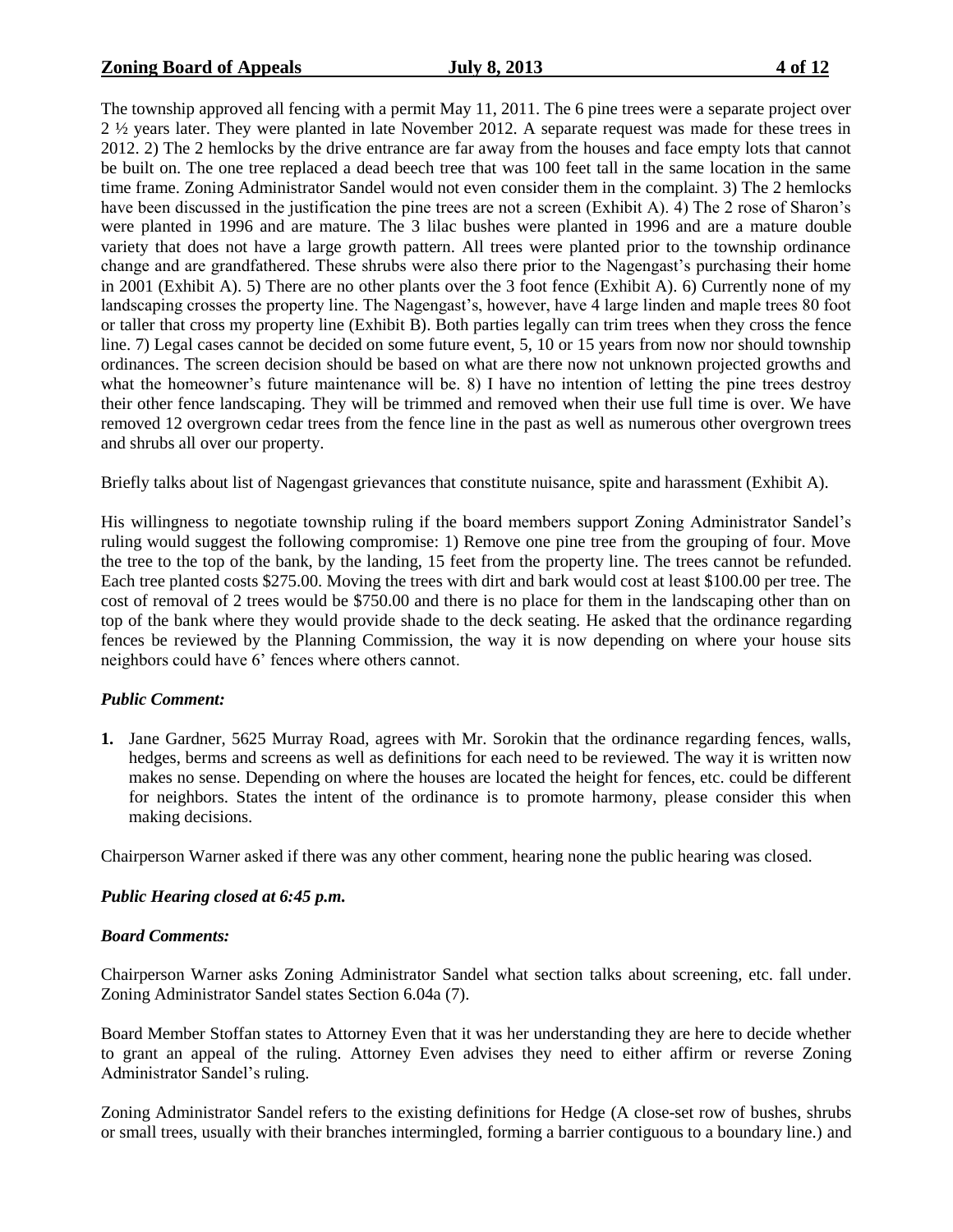although vague, Screen (A structure providing enclosure, such as a fence, and a visual barrier between the area enclosed and the adjacent property. A screen may also be a non-structure, consisting of shrubs or other growing materials.). He would most definitely not consider a hedge, does not intertwine, however, believes that screen would apply.

John **Chairperson** Warner feels the ordinance is fairly vague on the description of what constitutes a screen and how close plantings can be. It does make the remark that generally the branches are intertwined to be considered a hedge or screen. He does not believe they are intertwined at this time, even though they probably will be someday because that is the nature of conifers and the way they grow, however, he does not believe they are here to debate what will be there in the future it is on what is there at this moment.

Board Member Stoffan states that on May 6, 2013 Zoning Administrator Sandel made a ruling on 3 items. His ruling is kayak storage on the beach was not an issue. The post issue has been taken care of. She visited the property and supports Zoning Administrator Sandel's ruling on the trees.

Board Member Marcinkowski asked about the fence and if it was approved as seasonal or year round. She would think a snow fence would be seasonal. Chairperson Warner states the approval was for year round.

> Motion by Eileen Stoffan, second from Penny Larson, *ADOPTED*, to uphold Zoning Administrator Sandel's ruling for 3897 Scenic Drive, 61-06-024-400-0014- 00 as written in the May 6, 2013 letter. *Roll Call: Stoffan AYE, Lernowich AYE, Larson AYE, Marcinkowski NAY, and Warner AYE.*

Chairman Warner informed the applicant that the kayaks can remain on the beach, the fence posts have been taken care of so the only issue that needs to be taken care of is the trees.

Mr. Sorokin stated the landscaper will not take the trees back. He would like to relocate them 15 feet off the property line. Asks if this would be ok?

Chairperson Warner advised at this point they are not in the position to make recommendations on that. He told him to go to office and discuss with Zoning Administrator Sandel.

Chairperson Warner advised he has up to 30 days to appeal in Circuit Court.

Chairperson Warner states with that he considers this item closed.

Mr. and Mrs. Nagengast attorney asked if his clients were going to be able to make comments. Chairperson Warner advised no because he opened it up for public comment during the public hearing and all those that raised hand were allowed to speak. He asked what time did that happen. Chairperson advised the public hearing opened at 6:17 p.m. and that we always accept public comments from audience in any public hearing that is the purpose of them.

# *2293 Scenic Drive 61-06-160-000-0004-00*

**Aurora Loan Services LLC, Owner, David L. Bossenbroek, Attorney, on behalf of Robert Hoogstra, Purchaser under Purchase Agreement dated 4/3/13** request an appeal for the non-conformity caused by foreclosure from the following article:

*Article VIa Lake Michigan Shoreline District, Section 6.04a Site Development Standards for Minimum Lot Width and Side Yard Setback.*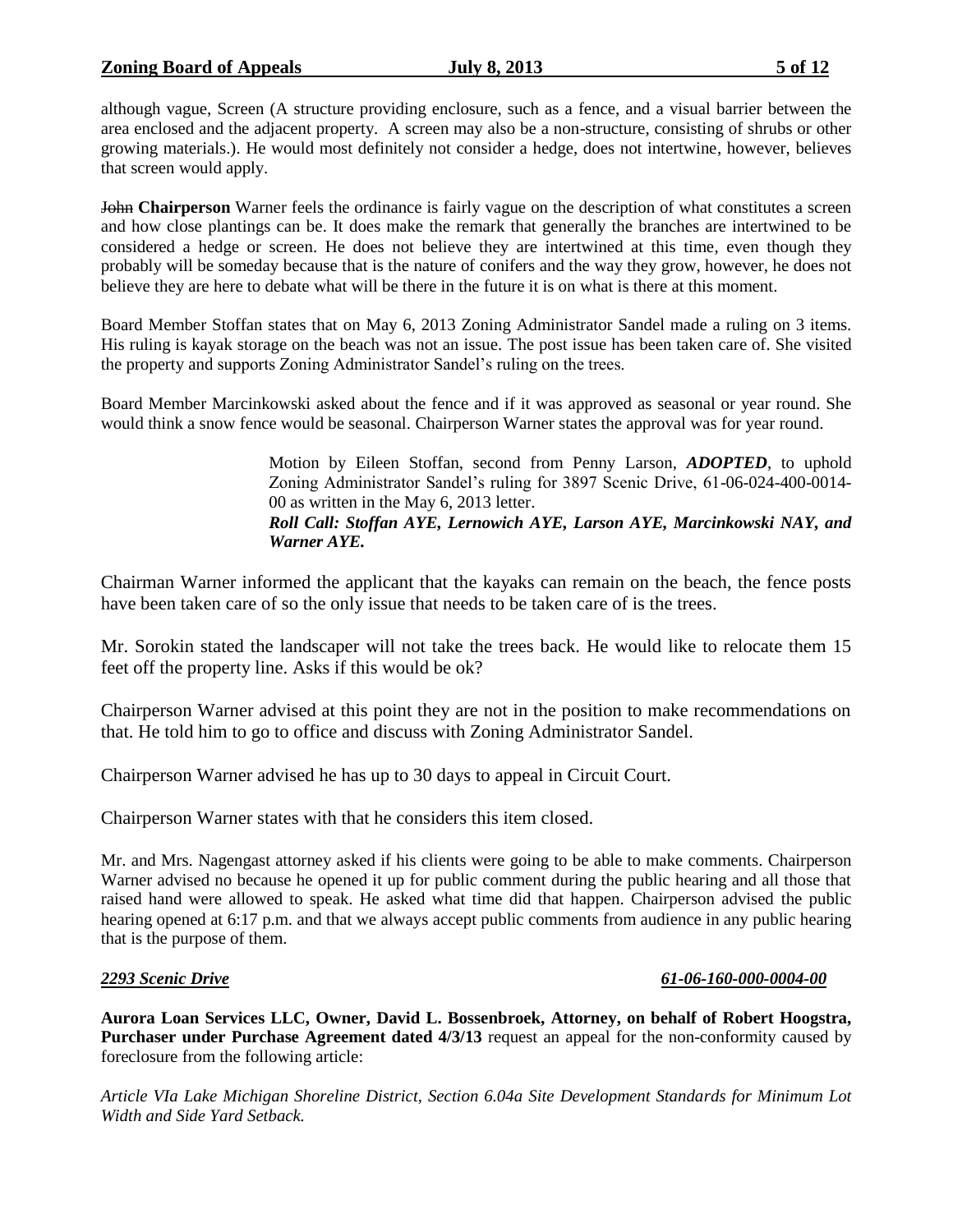# *Public Hearing opened at 7:01 p.m.*

Zoning Administrator Sandel explains lot 4 of the C  $&$  K Subdivision was previously owned by Mr. Halland. He wanted to split this parcel into 2 buildable parcels, however, to do that he would have to purchase 10' from lot 3 to meet lot width requirements. Because it was a recorded subdivision to do a lot split it has to be approved by the Township Board, which it was. A recorded survey was required; it was recorded with the Muskegon County Register of Deeds, showing where the house was. Then Mr. Halland moved the house from where it was and located it 10 feet from the North line of the North parcel. Then he sold the south parcel. The problem was the bank had a mortgage on the original lot 4, he believes there was release given from the bank for the south parcel to be sold but somehow the other 10' was never added to it. When the bank foreclosed it foreclosed on the original mortgage which included the piece they released plus the other piece but not the 10' because it was never in the mortgage. It took 11 months for the south parcel owner to get it cleared up. Because of this we have 3 parcels, the south parcel which meets zoning requirements, the north parcel that is 10' from meeting requirements and Mr. Halland owning a 10' parcel. The new owners of the north parcel want clarification that this is a legal non-conforming lot and it can be occupied.

Chairperson Warner asks for clarification that there is a house on this lot and does it abut right up to lot line? Zoning Administrator Sandel answers yes.

Attorney Even explains the lot is to small now and that the township agrees this is a legal non-conforming use.

David Bossenbroek, applicant on behalf of Robert Hoogstra, 900 3<sup>rd</sup> Street, Muskegon, MI advised that since application the Hoogstra's have now purchased this lot and the deed has been recorded. They are asking for a 1' variance from the minimum lot width and a 10' variance for the side yard setback. This should not be a big issue because in sense there will always be a 10' setback there because that 10' parcel can never be built on. He went through the requirements of the ordinance that need to be met before the Zoning Board of Appeals approve/grant a variance. He would propose that granting the variances would be within the spirit of the ordinance. He indicates that granting the variances are not going to affect any of the neighboring properties it is only going to continue as it has been for a number of years. This is a unique problem; he cannot imagine this happening anywhere else in the township. There is no way to carry out the letter of the ordinance with this existing house. Believes this would be in everyone's best interest for the variances to be granted to continue the good use of this property, this house has sat empty for years. The applicants did not create this problem; it was caused by the previous owner and the bank. He referenced Mr. Halland's Affidavit that was filed May 10, 2013, indicating that granting these variances would prohibit his ability to file lawsuits against either the Hoogstra's or the township in the future.

Chairperson Warner asked Mr. Bossenbroek if he had a copy of the deed for the 10'. Zoning Administrator Sandel stated that he did on his desk. Chairman Warner asked what the deed says, Attorney Even stated that is says from Mr. Rottschafer to Mr. Halland. Chairman Warner states he wants to be sure it did not give access rights/easement for people to get to the beach. Attorney Even states that it does not, the 10' was strictly supposed to be added to Lot 4 before it was split so 2 legal parcels could be created. Unfortunately this 10' got left in no man's land.

- 1. Owen Rottschafer, 15820 S. Prospect Drive, Spring Lake, MI, owns lots north of the parcel being discussed. He sold the 10' to Mr. Halland for the specific reason of splitting lot 4 and gave him a very good price. He asked if when the house was moved did the survey show that additional 10'. Zoning Administrator Sandel stated yes it did. **Supports variance.**
- 2. Pat Donahue, 2255 Scenic Drive, Muskegon, MI, closest neighbors until the house that broke ground today is completed. **Strongly supports variance**.
- 3. Dan DeVol, 2173 Scenic Drive, Muskegon, MI, on behalf of his step son Joe VandenBosch, 2275 Scenic Drive, Muskegon, MI, who is building the new home right next to this lot. **Strongly supports variance**.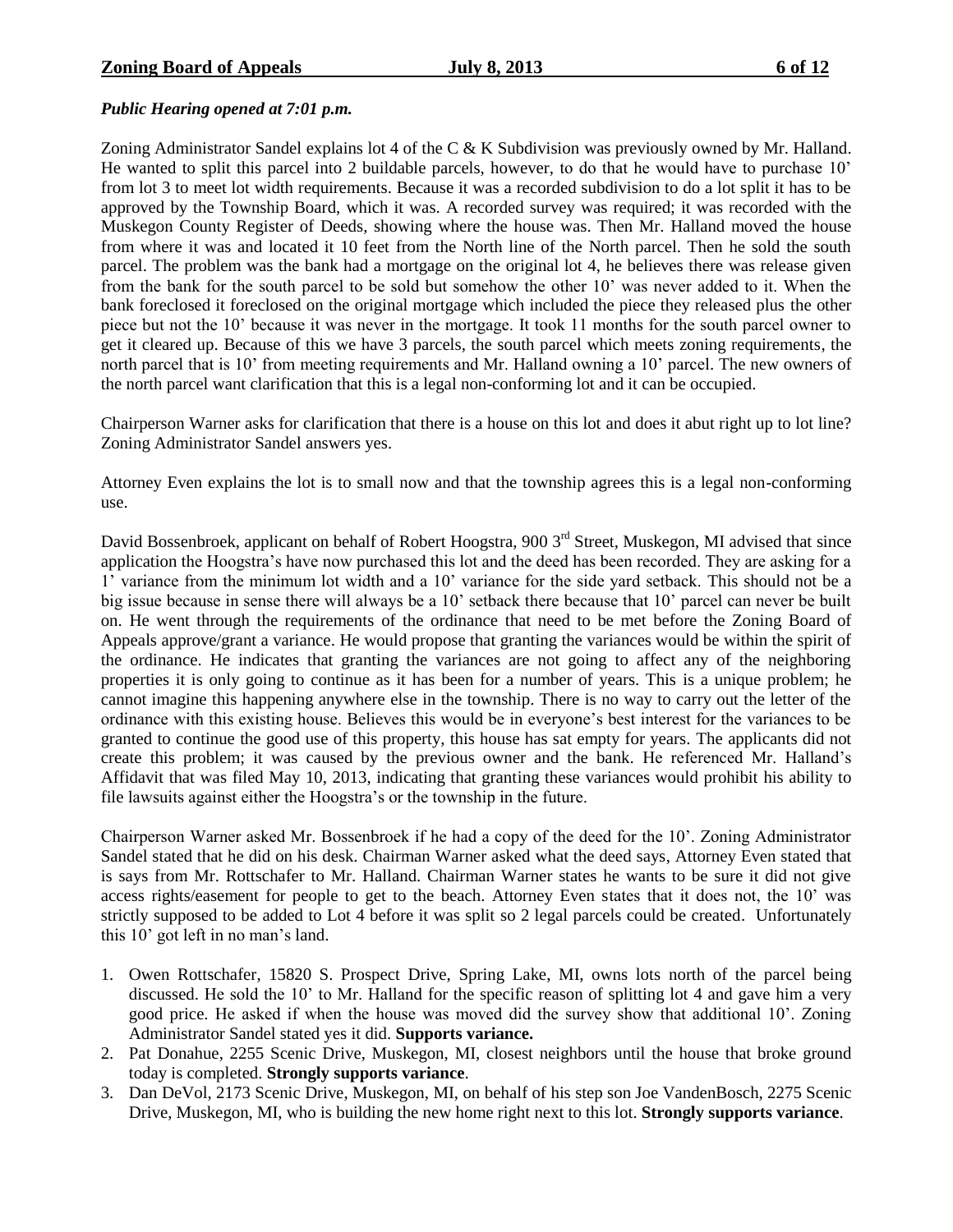# **Zoning Board of Appeals July 8, 2013 7 of 12**

- 4. Scott Timmer, Attorney, 250 Monroe NW, Grand Rapids, MI, on behalf of previous owner Mr. Halland. He stated he sent a letter by email and fax this a.m. and wanted to confirm receipt. Chairman Warner advised, yes. He explains that originally Mr. Halland wanted to do a site condo and was denied so he decided to request approval from the Township Board to split lot 4 of the C & K subdivision, however, to do this he was going to need to purchase 10' from the owner of lot 3 to create 2 buildable parcels. He did purchase the 10' from Owen Rottschafer for \$75,000 and approval was given by the township. House was moved to 10<sup>'</sup> from the lot line which is now a problem because the bank mortgage did not include the 10' and it was foreclosed on, that 10' definitely goes with the house purchased by the Hoogstra's, it includes portions of the sidewalk and asphalt, and a basketball pole, that were installed when the residence was constructed on the subject parcel. Mr. Timmer stated he wanted to correct Mr. Bossenbroek, Mr. Halland did offer mortgage to lender when he sold the south lot. The bank told him not to worry about it. Mr. Timmer stated that Mr. Halland will sell the 10' strip for \$75,000. He believes the variance needs to be denied. He stated he believes the application for variance has procedural defects for the following reasons:
	- (a) The application submitted for the variance request from the Township's width requirements for Lake Michigan lots has been submitted on behalf of Robert Hoogstra, identified as the purchaser under a purchase agreement between Aurora and him. Variance requests should be submitted in the name of, and signed by, the current owner. Mr. Hoogstra doesn't, as yet, have any interest in the subject property, and therefore should not be the applicant. The notice sent to Mr. Halland, and to other property owners, references Aurora as an applicant, which simply isn't confirmed by the application.
	- (b) The notice sent to property owners, including Mr. Halland, doesn't state that the applicants are seeking a variance. Instead, it states that they "request an appeal for the non-conformity caused by foreclosure". This summary of the application is both incomplete and misleading.
	- (c) Section 19.05 of the Township Ordinance requires that the application include a scale drawing with sufficient detail to indicate the nature and necessity of the request. The drawing provided isn't a scale drawing.
	- (d) The notice references Section 6.04a of the Township Ordinances "Site Development Standards for Minimum Lot Area and Side Yard Setback". It should also reference Section 6.05a, subsection  $3(e)(i)$  on waterfront access standards, which includes the minimum width requirement. Section 6.05(3)(e) is the requirement for at least 105 feet of Lake Michigan frontage for a Lake Michigan parcel in the area of the subject property.
- 5. Owen Rottschafer, 15820 S. Prospect Drive, Spring Lake, MI, stated he suggested to Mr. Halland that the proper thing to do would be to quit claim the 10' to the Hoogstra's.
- 6. David Bossenbroek, 900 3rd Street, Muskegon, MI, stated the Hoogstra's now own this 104' lot, the question is does the township want to make this a legal lot or not, it is unfortunate this has happened. Chairperson Warner asked if he represents the Hoogstra's, he answers, yes. He asked if they got title insurance. Mr. Bossenbroek answers; no it is a covenant deed from the bank. Chairperson Warner asked if the Hoogstra's will be removing what is on the 10' that Mr. Halland owns at their expense, he answers, yes.
- 7. Gerald Buchanan, 2081 Scenic Drive, Muskegon, MI, does not want empty house in the neighborhood. **Strongly supports variance**.
- 8. Ann Martin, 2711 Scenic Drive, Muskegon, MI, strongly supports variance, this was a beautiful lot before equipment went up and down the dunes to create volleyball court, etc., believes picnic tables and jet ski's need to be removed from the 10' because it is not a legal parcel.
- 9. Roger Missimer, 2721 Scenic Drive, Muskegon, MI, only 1 thing worse than an empty house on the beach is Mr. Halland having the other 10'.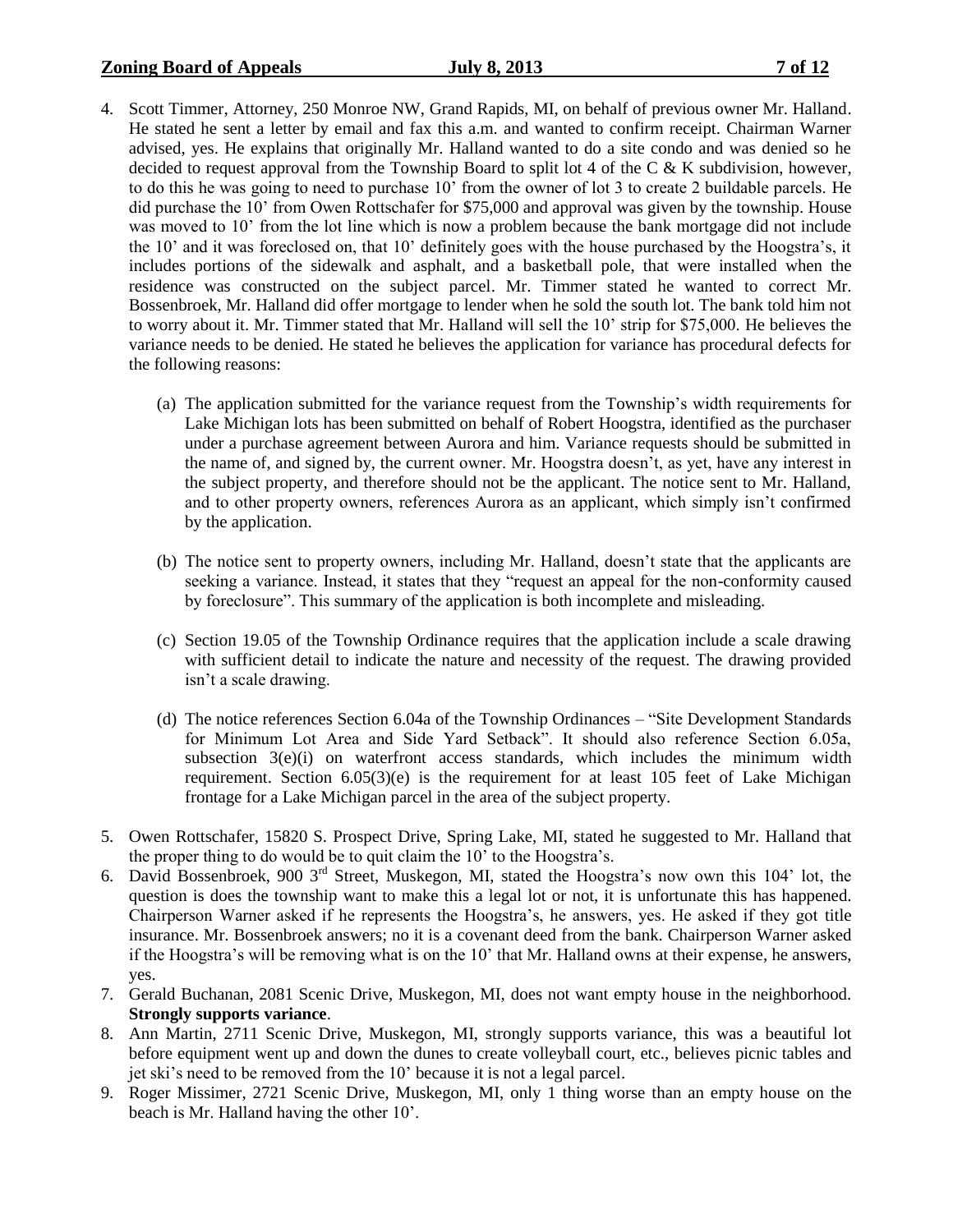# **Zoning Board of Appeals July 8, 2013 8 of 12**

- 
- 10. Scott Timmer, Attorney, 250 Monroe NW, Grand Rapids, MI, states the Hoogstra's must have bought the house for a bargain price, especially if they purchased it with a covenant deed. Said he believes they purchased it for \$515,000 so if they wanted to they could sell it to Mr. Halland for \$600,000 which is what he offered the bank and make \$85,000 and the problem would be cured.
- 11. Owen Rottschafer, 15820 S. Prospect Drive, Spring Lake, MI, stated this can either be cured by \$75,000 or by giving it to them via a quit claim deed.
- 12. David Bossenbroek, 900 3<sup>rd</sup> Street, Muskegon, MI, stated that the purchase price Mr. Timmer referenced \$515,000 is incorrect. They wanted the record corrected. Chairperson Warner stated the cost doesn't matter because it does not bear on their decision.
- 13. Dan DeVol, 2173 Scenic Drive, Muskegon, MI, stated everyone needs to remember the reason we are here is because Mr. Halland quit paying, thus the foreclosure.

# *Public Hearing Closed at 7:56 p.m.*

Attorney Even states the various positions have been well stated and that they have a handle on both sides of the equation. Zoning Administrator Sandel states he believes both attorneys did a good job of representing their clients.

Board Member Lernowich questions if the variance is denied can they still live in the house but it would be non-conforming structure. Attorney Even states yes that is his opinion. Approving the variances would perpetuate for future variances for any improvement if requested, because this would be a non-conforming lot of record.

Board Member Marcinkowski asks was this ever a conforming lot? Was it ever one legal description? Zoning Administrator Sandel explains yes it was, you cannot sell to yourself so he has his piece and the other 10' so his title is a conforming lot but it is in 2 separate deeds, one which was mortgaged and one that was not. The bank could only foreclose on their piece not the 10'.

Attorney Even advises there is one thing they might want to consider and that is Mr. Timmer raises a number of procedural issues and if he was the Chairperson he would ask Mr. Timmer if that is something he wants to waive or re-notice this for another month to come back if the petition is amended. If he wants to do that it would be fine. If he wants to rely on that technical issue it is probably something that will get in the way.

Chairperson Warner asks Mr. Timmer if he was willing to waive this or reschedule next month. He stated Mr. Halland does not want to waive the procedural issues. Attorney states his advice is to table this until next month giving Mr. Bossenbroek time to correct his petition.

Mr. Timmer states it was not the application it was the notice that was published. He then reiterated the procedural issues noted previously.

Attorney Even agrees the notice should have stated the applicants were seeking a variance. This is a technical difficulty; he does not believe it goes to the merit of this at all but they should proceed cautiously in any decision that is made therefore they may want to cure that seeing they are not willing to waive the objections.

Chairperson Warner agrees. He suggests that a motion is made to table this until next month to cure the procedural issues.

> Motion by Eileen Stoffan, second from Judy Marcinkowski, *ADOPTED,* to table until the August 12, 2013 meeting. *Roll Call Vote: Stoffan AYE, Lernowich AYE, Larson AYE, Marcinkowski AYE, Warner AYE.*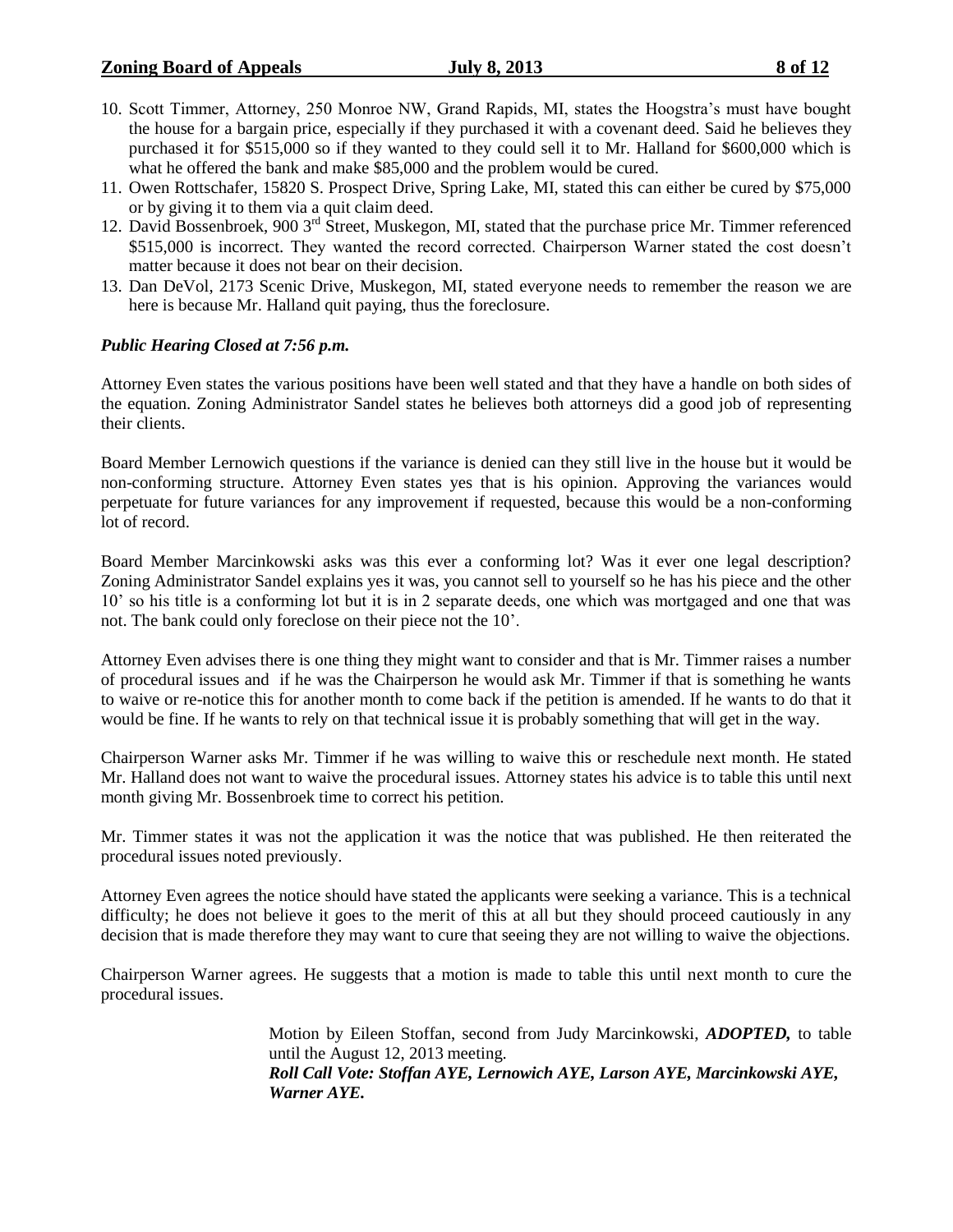| <b>Zoning Board of Appeals</b> | <b>July 8, 2013</b>                                                                                                                             | 9 of 12 |
|--------------------------------|-------------------------------------------------------------------------------------------------------------------------------------------------|---------|
| <b>ADJOURNMENT</b>             | Motion by Penny Larson, second from Brian Lernowich, <i>ADOPTED</i> to<br>adjourn the July 8, 2013 Zoning Board of Appeals meeting at 8:05 p.m. |         |
|                                |                                                                                                                                                 | 5 AYES  |
| Respectfully Submitted,        |                                                                                                                                                 |         |

Sally Dion Recording Secretary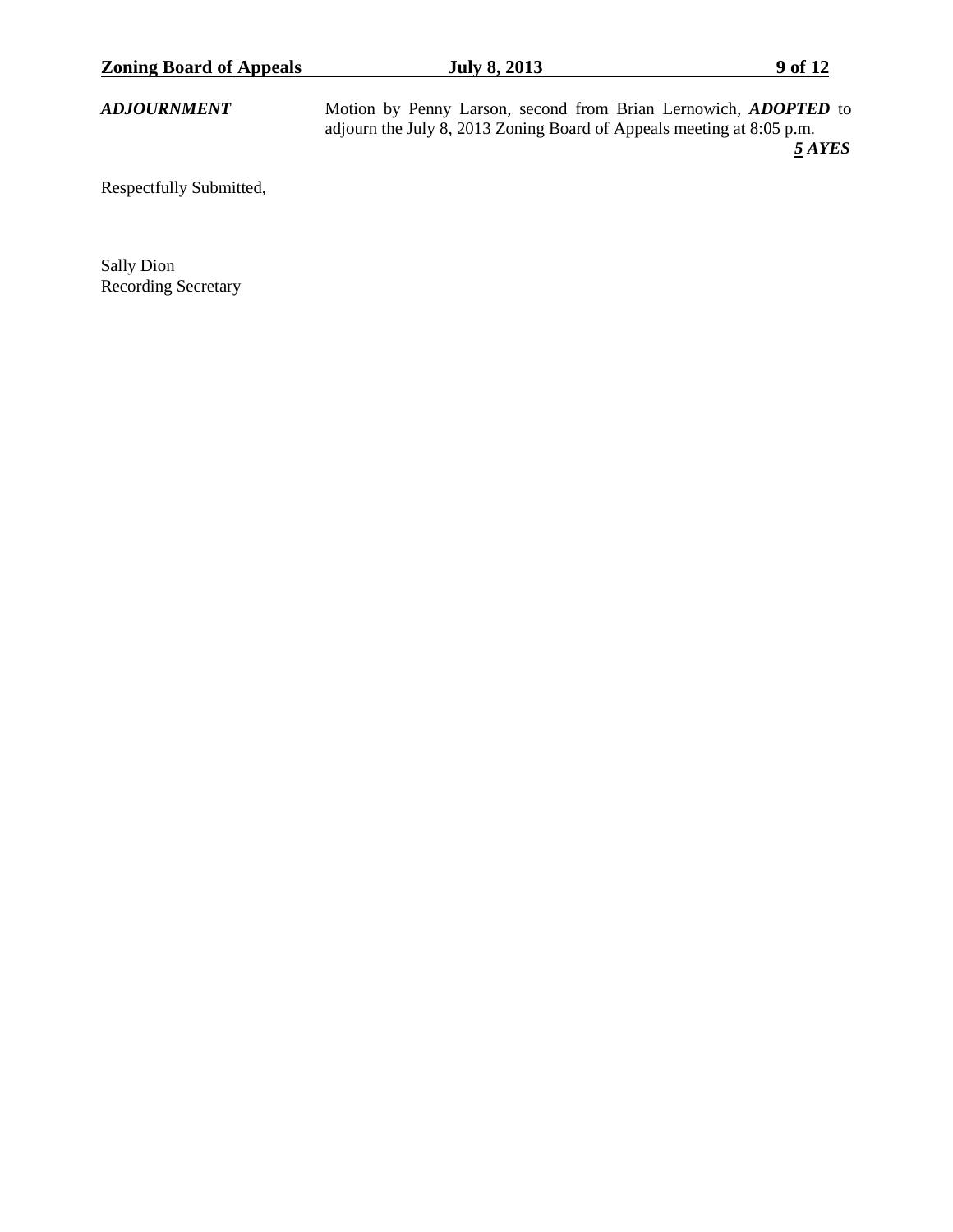

**FRUITLAND TOWNSHIP** 4545 Nestrom Road

Whitehall, MI 49461  $(231) 766 - 3208$ Fax (231) 766-3027 www.fruitlandtwp.org **TOWNSHIP BOARD** 

Sam E. St. Amour - Supervisor Karolyn Rillema - Clerk Melissa M. Beegle - Treasurer **TRUSTEES:** Mary Ann Bard Jan Deur **Terrie Hampel** Val Rissi

May 6, 2013

RE: Zoning Complaint By Steve and Mary Nagengast Against Roger and Barbara Sorokin 3897 Scenic Drive Parcel # 61-06-024-400-0014-00

On April 19, 2013 I received a 5 page complaint with 18 pages of exhibits from Steve and Mary Nagengast to file a complaint against their neighbors to the south of the Nagengast Lake Michigan parcel. After examining the complaint, the complaint exhibits and the Fruitland Township Zoning Ordinance I visited the site with Sally Dion. During my site inspection, which was on April 29, 2013, I reviewed the complaint items and made measurements that I felt were necessary to render a decision on the complaint.

My ruling on the recently planted Hemlock trees acting as a screen is as follows:

I am calling for the removal of two of the trees, the most westerly tree and the third most westerly tree. It is my opinion that with the removal of these two trees the remaining trees will not constitute a screen according to the zoning ordinance. I do realize that the remaining trees may block some view of Lake Michigan; however at some point a tree is just a tree and not necessarily a screen intended to block your view.

My ruling of the steel "T" fence posts west of the top of the bluff is as follows:

- 1. The two fence posts between the ordinary high water and the waters of Lake Michigan need to be removed.
- 2. The remaining fence post shall be driven down to a height of 3 feet or eight will be removed as follows: the first will be kept and two removed the next will be permitted and the next two will be removed following this sequence until five posts remain.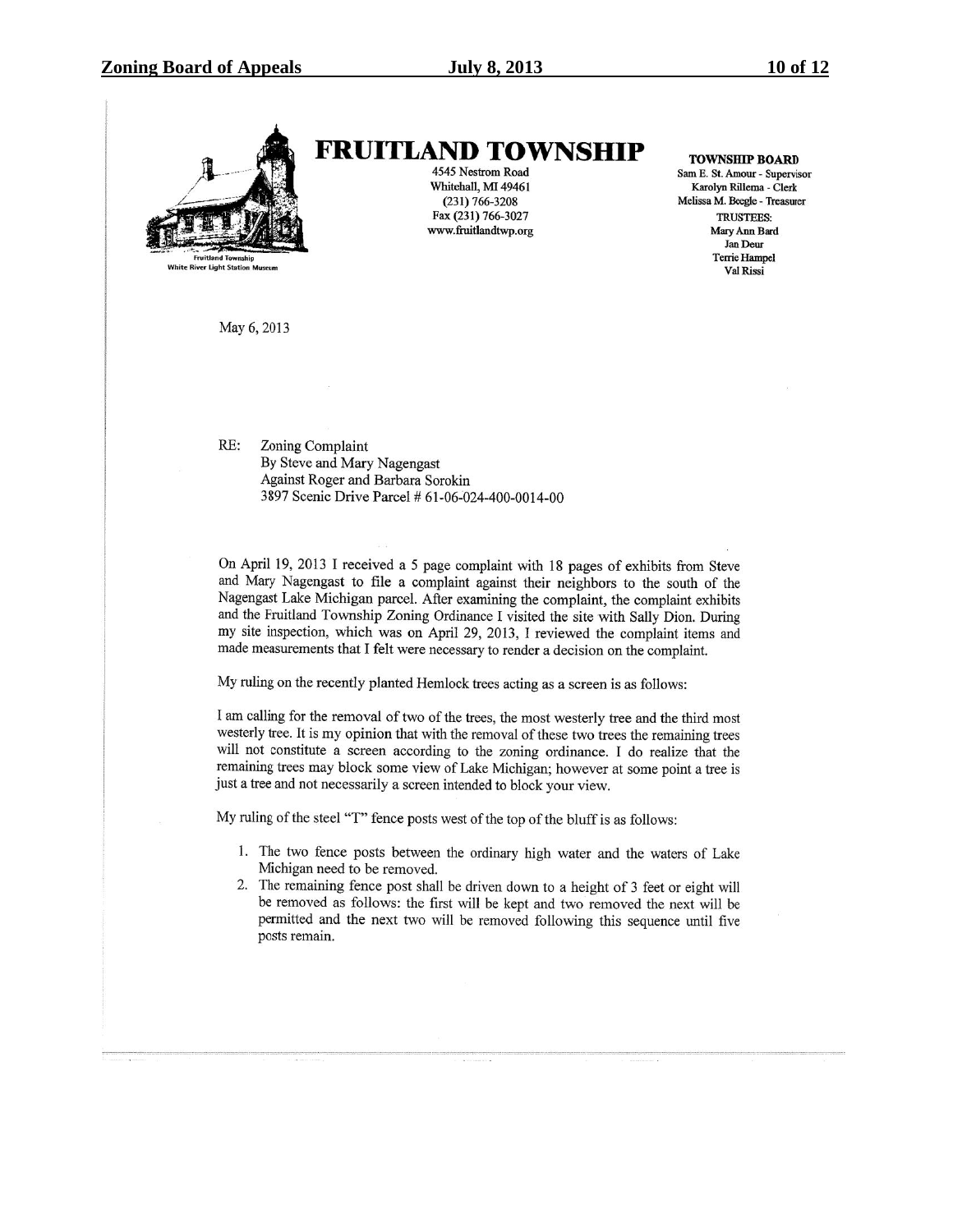My ruling on the boat storage on the beach is as follows:

Roger and Barbara Sorokin may continue to have their kayaks between the dune and the ordinary high water mark. After further review of Section 6.05a WATERFRONT ACCESS, USE, AND RELATED MATTERS, it is my opinion that subsection 3 is referring to shared or common lakefront areas. Therefore subsection 3 c of SECTION 6.05a, which states as follows: No boat or watercraft shall be kept, moored or stored on, along, or at the shoreline or lakefront (i.e. between the lake waters and the base of the dune) or on any lot or parcel which is a common area, private park, easement or other joint use property. No facilities for launching watercraft from the common waterfront site or waterfront access property shall be permitted. The Sorokin parcel is a separate and distinct parcel and not subject to joint use and therefore in my opinion not subject to SECTION 6.05a 3 c of the Fruitland Township Zoning Ordinance.

In regards to the purported approximately 8 foot high orange pole this was not approved as part of the Sorokin fence approval and as stated this pole appears to have been removed.

Attached to this letter is a sketch which depicts the trees and fence posts that are to be removed. This concludes my review. My decision may be appealed to the Zoning Board of Appeals within 5 day of the receipt of this letter.

Erated & Dandel

Donald G. Sandel Fruitland Township Zoning Administrator